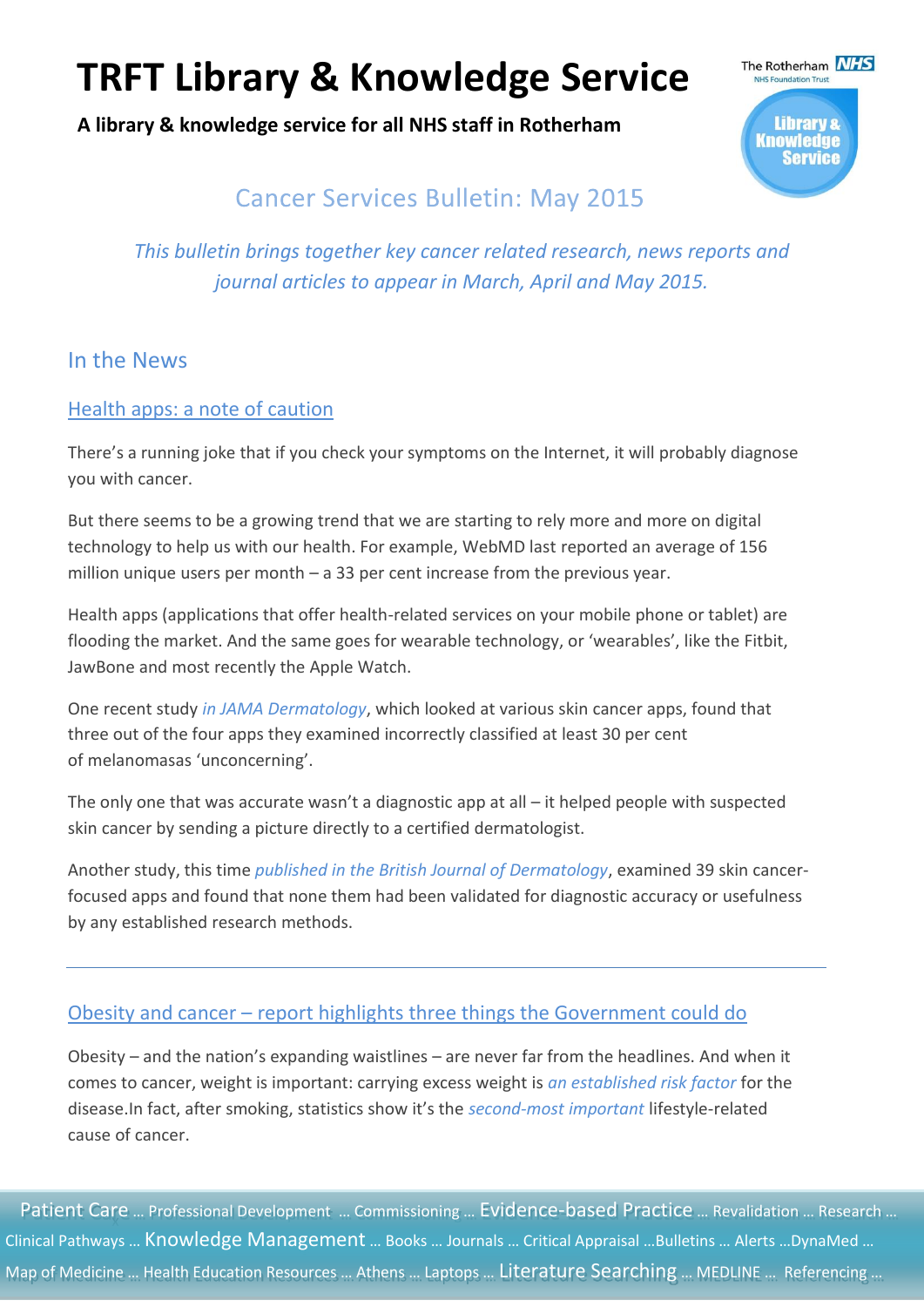**A library & knowledge service for all NHS staff in Rotherham**

# **Cancer Services Bulletin: May 2015**

This week, *[new evidence from the World Cancer Research Fund](http://www.wcrf-uk.org/uk/here-help/latest-news/continuous-update-project-%E2%80%93-our-analysis-global-research-liver-cancer)* – an organisation with substantial expertise in cancer prevention – has concluded that as well as these types, carrying extra weight can also cause liver cancer. And what makes this report so important is that it concluded that there is the same high level of evidence for the link between liver cancer and bodyweight as there is for well-established obesity-linked cancers like breast and bowel cancer. But as well as this new evidence, in the last year research has established being overweight as a probable cause of ovarian and advanced prostate cancers.

There are no quick fixes when it comes to tackling obesity. But there is growing evidence about what works. A *recent report [from management consultants McKinsey](http://www.mckinsey.com/~/media/McKinsey/dotcom/Insights/Economic%20Studies/How%20the%20world%20could%20better%20fight%20obesity/MGI_Overcoming_obesity_Full_report.ashx)* highlighted that Governments should not seek the single 'best' intervention but aim 'to do as much as possible, as soon as possible.' The report reviewed 44 different interventions, all were found to be costeffective in reducing obesity, and that implementing all of them together could reduce the number of people who are overweight or obese by a fifth, saving the NHS over £800m a year. However the three highlighted interventions were:

- 1. Helping people to stay active in their communities
- 2. Cut consumption of high-sugar drinks
- 3. Better food labelling

#### [The challenges of diagnosing cancers earlier: a GP's perspective](http://scienceblog.cancerresearchuk.org/2015/03/20/the-challenges-of-diagnosing-cancers-earlier-a-gps-perspective/)

*Dr Richard Roope, a practising GP and Clinical Lead for Cancer at Cancer Research UK and the Royal College of General Practice, shares his thoughts on challenges and opportunities in diagnosing cancer earlier.*

"As GPs, we know that too many of our patients worry about wasting our time  $-$  a point underlined by a recent Cancer Research UK-funded study. We also know that patients in this country are more likely to worry about seeing us when they have symptoms, and perhaps put off seeing us for longer, than elsewhere. And this is felt to be one of the many factors that contribute to the UK's relatively poor cancer outcomes, compared against similar health systems both in Europe and further afield.

Diagnosing patients earlier has a big impact on their outcomes. For example more than 9 out of ten patients (93 per cent) diagnosed with bowel cancer at the earliest stage survive for 5 years or more, compared with below one in ten (7 per cent) in the most advanced stage of the condition.

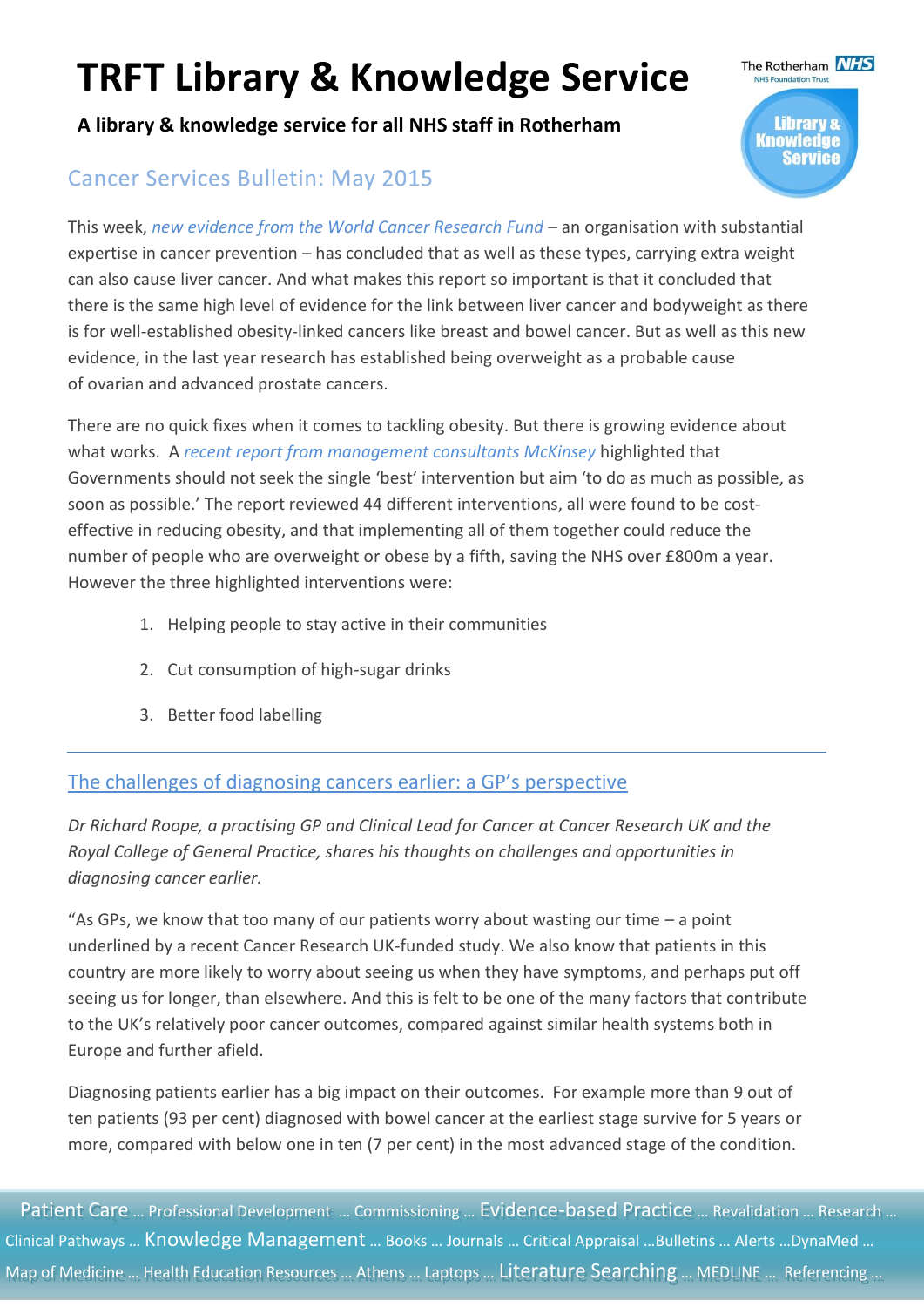**A library & knowledge service for all NHS staff in Rotherham**

### **Cancer Services Bulletin: May 2015**

On top of this, for the four cancer types where we have data, the financial cost of treating at an early stage early is nearly two-and-a-half times lower of that of treatment at the later stages.

### Dioxins and cancer – [another piece of the chemical puzzle](http://scienceblog.cancerresearchuk.org/2015/03/17/dioxins-and-cancer-another-piece-of-the-chemical-puzzle/)

Dioxins have been debated extensively by the media. And a new study, published today in the journal *[Breast Cancer Research,](http://breast-cancer-research.com/content/17/1/39)* looks at dioxins in our diet and breast cancer risk. The team analysed the women's diets, estimating their dioxin intake and following them for 15 years on average to look for differences in the amount of dietary dioxins in those who developed breast cancer. Overall, 97 per cent of women were well within the safety limits for dioxin exposure set by the WHO and the European Food Safety Authority (EFSA). And even in women whose diets had the highest levels of exposure, there wasn't an increased risk of breast cancer.

One of the most persistent myths surrounding dioxins is that they leach from plastic water bottles, causing cancer and other health issues. There is something which may seem logical in the argument that plastics give off chemicals that are detrimental to our health. The arguments are also often put forward using very emotive language, and are falsely attributed to credible sources like Johns Hopkins University in the US – all of which seem to add to its credibility. But in fact, Johns Hopkins have *[refuted the claims](http://www.jhsph.edu/news/stories/2004/halden-dioxins-two.html)* saying that there's no good evidence that dioxins are even present in the plastic used in water bottles, and there's no convincing scientific evidence to back up a link between using them and developing cancer.

Reference**:** Danjou, A., et al. (2015). [Estimated dietary dioxin exposure and breast cancer risk](http://dx.doi.org/10.1186/s13058-015-0536-9)  [among women from the French E3N prospective cohort](http://dx.doi.org/10.1186/s13058-015-0536-9) *Breast Cancer Research, 17* (1)

#### [Report highlights progress slowdown in cancer services](http://www.cancerresearchuk.org/about-us/cancer-news/news-report/2015-03-12-report-highlights-progress-slowdown-in-cancer-services)

The Department of Health and NHS England have "lost momentum" in improving cancer services in the last two years, *[MPs have warned](http://www.parliament.uk/business/committees/committees-a-z/commons-select/public-accounts-committee/news/report-progress-in-improving-cancer-services-and-outcomes-in-england/)*. While survival continues to improve, nearly a third of people still die within a year of being diagnosed and around half do not survive for five years. This places the UK in a poor position compared to the rest of Europe, the Commons Public Accounts Committee (PAC) said. Survival and access to treatment are poor for older people in particular, which is especially concerning as three in five cancers are diagnosed in people aged over 65, the *[report](http://www.parliament.uk/business/committees/committees-a-z/commons-select/public-accounts-committee/news/report-progress-in-improving-cancer-services-and-outcomes-in-england/)* said. It criticised NHS England for not understanding what lies behind the variations and not using the available data to hold poorly performing local areas to account.

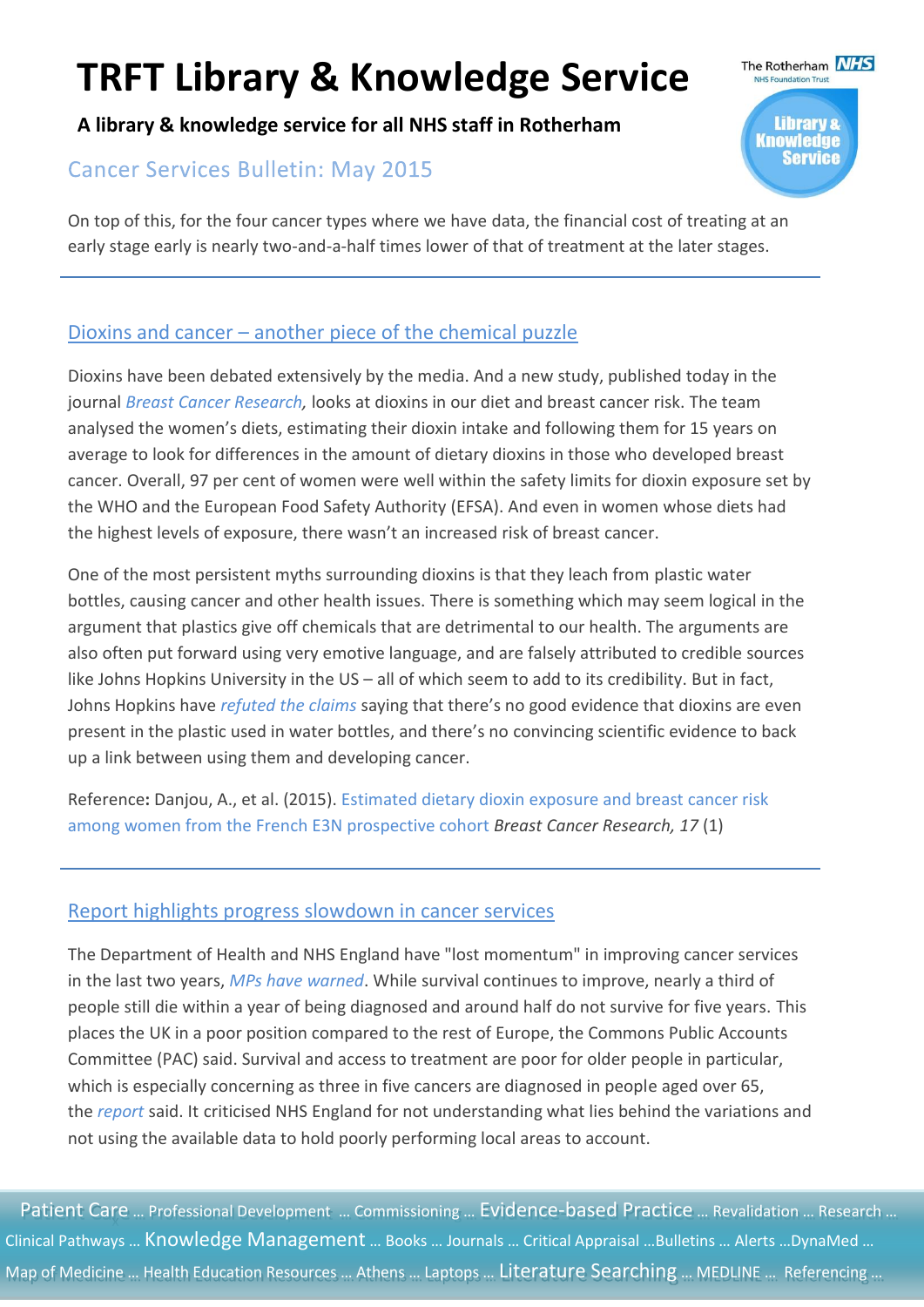**A library & knowledge service for all NHS staff in Rotherham**

### **Cancer Services Bulletin: May 2015**

#### [NHS Stop Smoking Services continue to save lives](http://www.cancerresearchuk.org/about-us/cancer-news/news-report/2015-03-11-nhs-stop-smoking-services-continue-to-save-lives)

Stop Smoking Services run by the NHS in England saved as many as 18,000 lives in a year, a new [report](http://www.stir.ac.uk/news/2015/03/stopsmokingstatsshow18000prematuredeathsprevented/) suggests. The University of Stirling analysis found that Stop Smoking Services (are succeeding at reducing premature deaths. More than 724,247 people in England used the NHS services between April 2012 and March 2013 - including support and counselling, and medications. Following an evaluation of 3,000 smokers using these services, researchers found that eight in every 100 (eight per cent) people surveyed still hadn't smoked a year after giving up.

It also suggested those who took specialist one-to-one or group behavioural support were three times more likely to quit than those who only accessed GP practice or pharmacy-based help.

Linda Bauld, Stirling Professor of health policy and lead author of the study, said the findings demonstrated the need for continued financial support for NHS Stop Smoking Services.

#### [Low public awareness of concept of 'over](http://www.cancerresearchuk.org/about-us/cancer-news/news-report/2015-03-04-low-public-awareness-of-concept-of-overdiagnosis) diagnosis'

People's awareness of the idea of 'overdiagnosis' in cancer screening is low, and they have varying opinions of how much is acceptable, according to a new study published in *[The BMJ](http://www.bmj.com/content/350/bmj.h980)*

Overdiagnosis, or overdetection, of the disease is when cancers are picked up that would never have gone on to cause any harm in a person's lifetime. Researchers from the University of Oxford's Nuffield Department of Primary Care Health Sciences carried out a survey of 1,000 people in the UK to examine their views on overdetection. While only one in three (29 per cent) people had heard of overdetection before the study began, results indicated that people were more accepting of it when the potential benefit perceived from screening was higher.

The researchers looked at three hypothetical cancer screening scenarios: breast (for women), prostate (for men) and bowel (for men and women). Online respondents were given the total number of annual cases in the UK and a description of the treatment - including any adverse effects - for each type of cancer. They were also presented with two different screening scenarios: one indicated a 10 per cent reduction in cancer-specific deaths and the second, a 50 per cent reduction. On average, people accepted between 113 to 150 people being overdetected per 1000 people screened. But up to seven per cent of those polled wouldn't accept any overdetection, while as many as 14 per cent would accept overdetection of the entire screened population.

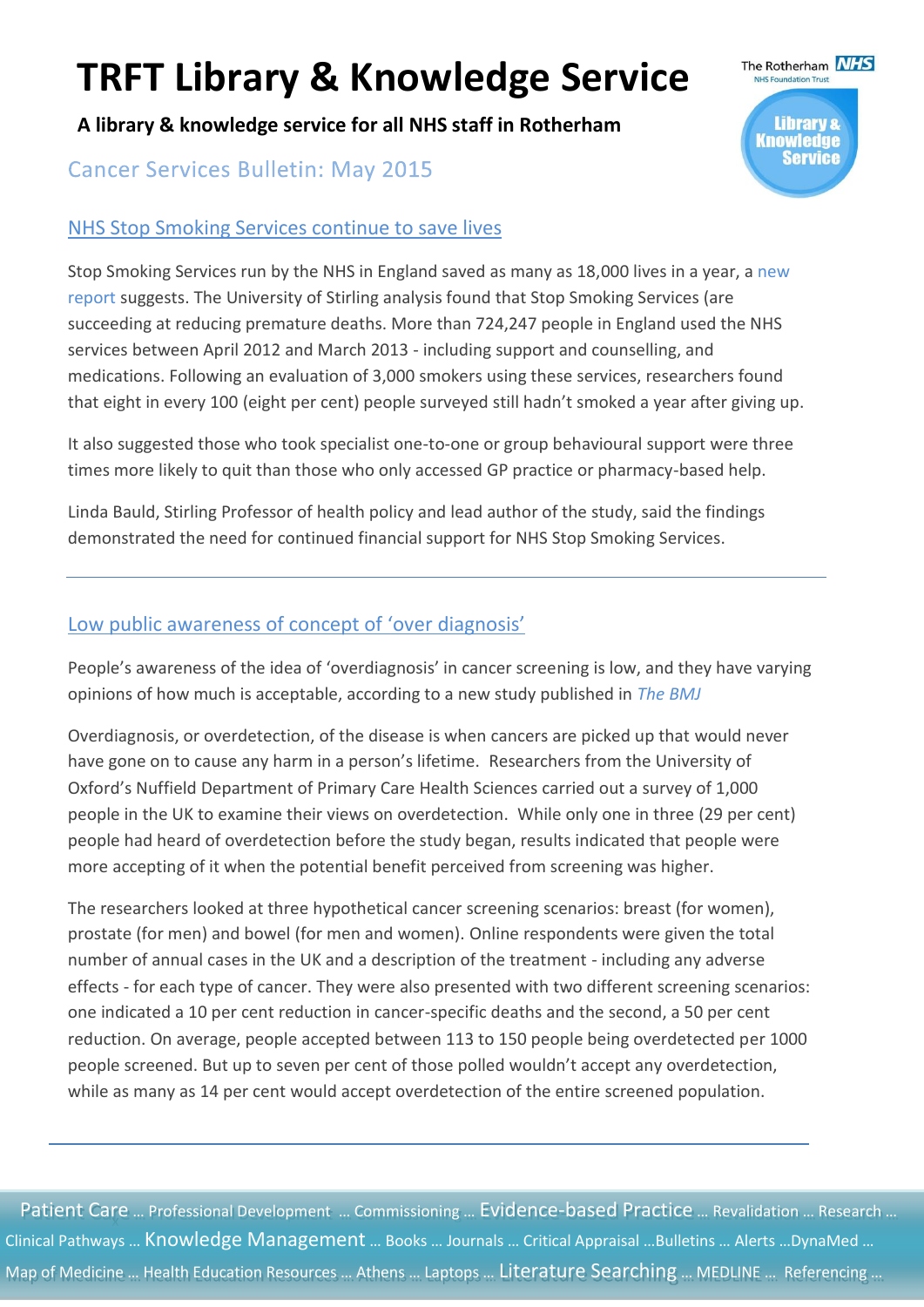**A library & knowledge service for all NHS staff in Rotherham**

### **Cancer Services Bulletin: May 2015**

#### [England smoking ban cuts children hospital admissions](http://www.bbc.co.uk/news/health-32918513)

Thousands of children may have been spared serious illness and admission to hospital by the smoking ban in England, research has shown. The law making it illegal to smoke in public indoor places saw 11,000 fewer children being admitted to hospital each year with lung infections, the study found.

Researchers analysed more than 1.6 million hospital admissions of children aged 14 and under across England between 2001 to 2012.

They found that the introduction of the smoking ban in 2007 was followed by an immediate reduction of 13.8 per cent in the number of admissions for lower respiratory tract infections.

Admissions for upper respiratory tract infections also decreased but at a more gradual rate. The sharpest falls were seen in the most deprived children.

Reference: Been, Jasper et al. [Smoke-Free Legislation And Childhood Hospitalisations For](http://erj.ersjournals.com/content/early/2015/05/28/09031936.00014615.abstract?sid=d49f5083-1211-4b8a-b6ea-571be00765a7)  [Respiratory Tract Infections](http://erj.ersjournals.com/content/early/2015/05/28/09031936.00014615.abstract?sid=d49f5083-1211-4b8a-b6ea-571be00765a7) European Respiratory Journal (2015): ERJ-00146-2015. 29 May 2015.

#### [Cancer and equality groups: key metrics 2014 \(June 2014\)](http://www.ncin.org.uk/view?rid=2697)

In 2013, the National Cancer Equality Initiative (NCEI) and the National Cancer Intelligence Network (NCIN) published a baseline report on cancer and equality groups. The purpose was to establish a series of metrics relating to equality groups and cancer that would provide a basis to measure change, whether positive or negative. The rationale was simple: it is impossible to tackle inequalities without data to inform activity and scrutinise progress. This follow up [report](http://www.ncin.org.uk/view?rid=2697) brings together updated information and intelligence, and highlights where differences by equality groups exist so that we can work to reduce inequalities. It also shows what improved data quality will allow us to do in the future to improve our understanding further.

#### [Discovery may change cancer treatment](http://www.sciencedaily.com/releases/2015/04/150429125651.htm)

A discovery has been made that may change the principles for treating certain types of cancer. The discovery relates to the so-called telomeres that constitute the ends of human chromosomes. Short telomeres are related to unhealthy lifestyles, old age and the male gender -- all of which are risk factors in terms of high mortality. Up until now, the assumption has been that short telomeres are related to ill health. The challenge for researchers worldwide has therefore been to

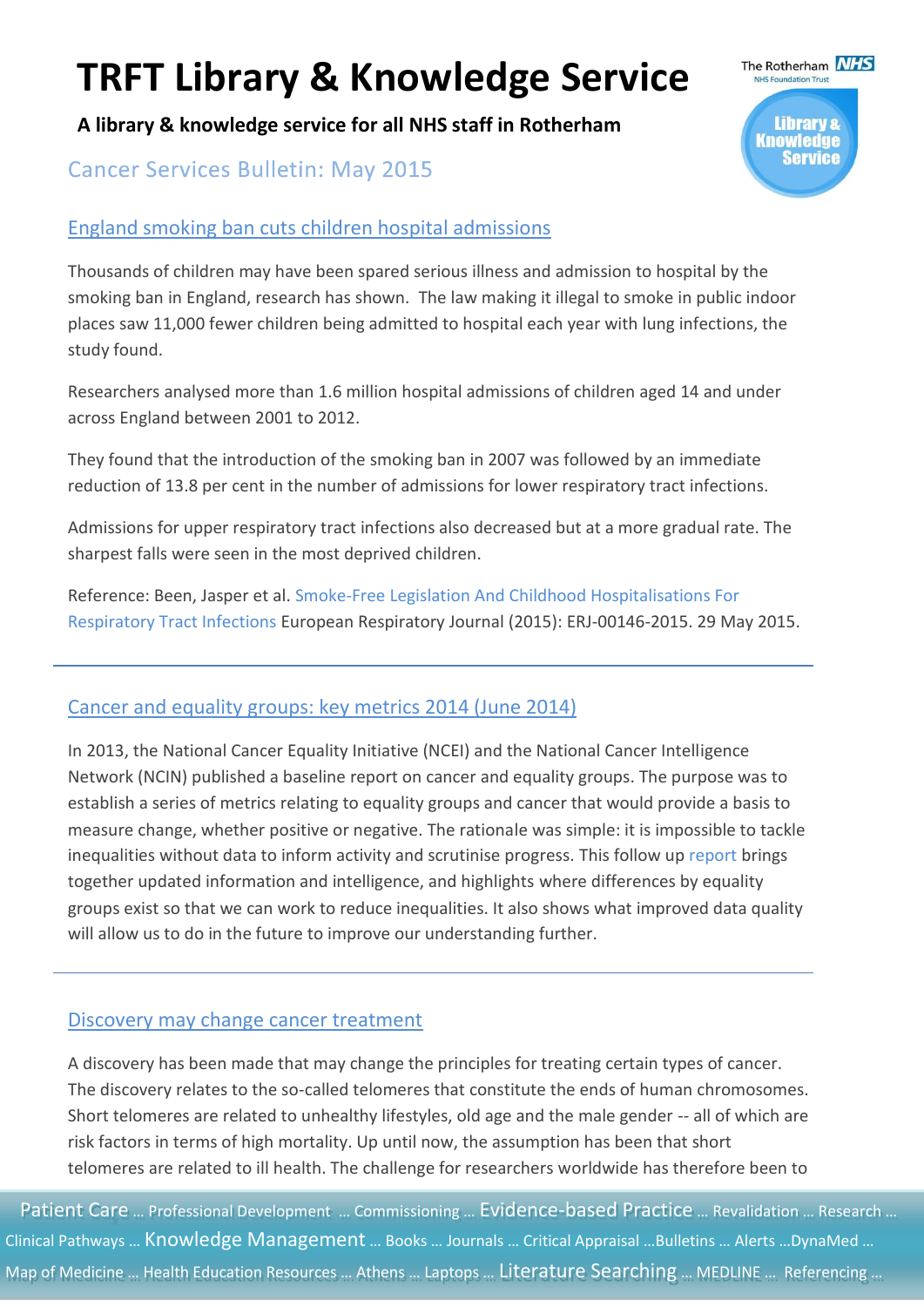**A library & knowledge service for all NHS staff in Rotherham**

### **Cancer Services Bulletin: May 2015**

The Rotherham **NHS** Library & Knowledge

find out whether or not the short telomeres were indeed a signifier or an indirect cause of increased mortality.

By studying more than 64,000 Danes from the Oesterbro Study and the Herlev/&Oesterbro Study -- the largest telomere-study ever conducted -- the researchers have reached the conclusion that the genetically determined length of telomeres has no influence on mortality in general. However, humans with genetically long telomeres have an increased risk of dying from cancer -- which is the exact opposite of what the researchers expected to find. And this new knowledge may thus influence future cancer treatments.

# [Cancer rates among patients with hepatitis C are increased compared to those not](http://www.medicalnewstoday.com/articles/293082.php)  [infected](http://www.medicalnewstoday.com/articles/293082.php)

New results show that cancer rates in patients with the hepatitis C virus (HCV) were significantly increased compared to the non-HCV cohort. The researchers suggest an extrahepatic manifestation of HCV may be an increased risk of cancer.

In the HCV cohort there were 2,213 cancer diagnoses (1,524/100,000) during the 5-year period and 1,654 cancer diagnoses when liver cancer was excluded (1,139/100,000). In the non-HCV cohort there were 84,419 cancer diagnoses (605/100,000) during the same 5-year period and 83,795 (601/100,000) when liver cancer was excluded. When all cancers are considered the rate is 2.5 times higher in the HCV cohort; when liver cancers are excluded, the rate is still almost 2 times higher.

#### [Childhood cancer survivors more likely to claim social security support as adults](http://www.sciencedaily.com/releases/2015/04/150421131724.htm)

Childhood cancer survivors are five times more likely to have enrolled in a Social Security disability assistance program than other citizens, a new American study concludes. "The long-term impact of cancer can affect other issues besides health outcomes," said the lead author on the study. "We need to do a better job of helping people function throughout their lives, not just when they're finishing their cancer therapy."

The study looked at health insurance surveys completed in 2011-2012 by a random sample of 698 childhood cancer survivors that were diagnosed between the ages of 0-20--today they range in age from their 20s to early 60s. The patients are part of a National Cancer Institute initiative, called the Childhood Cancer Survivor Study, which has followed more than 14,000 children and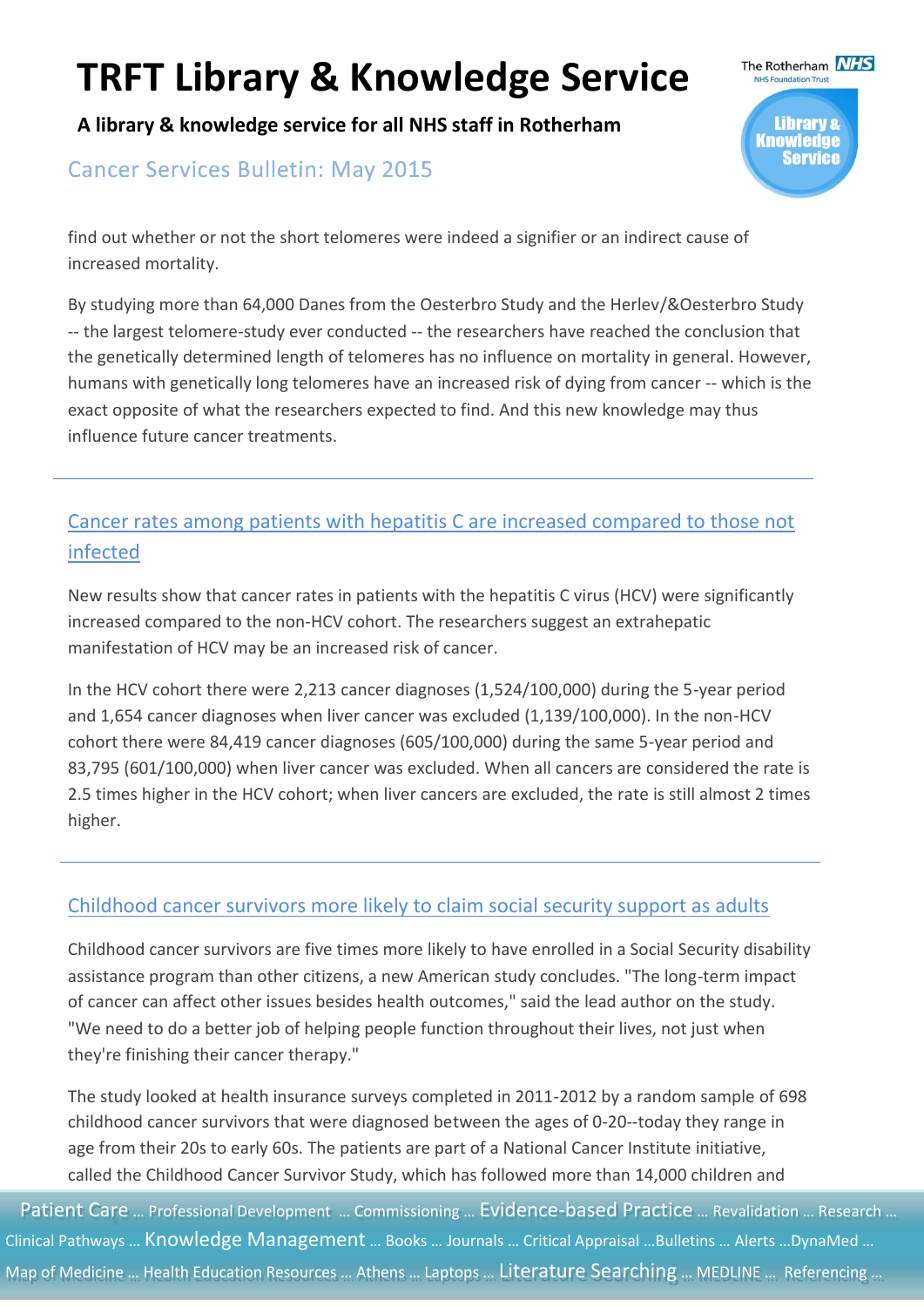**A library & knowledge service for all NHS staff in Rotherham**

### **Cancer Services Bulletin: May 2015**

adolescents since 1994 who were diagnosed with cancer and survived for at least five years after diagnosis. A comparison group of 210 siblings without cancer also responded to the survey and were used as a control for the study.

Kirchhoff said they looked at current or former enrollment on two federal disability programs: SSI for people with limited income who have no prior work history, and Social Security Disability Insurance (SSDI), which pays disability benefits to adults ages 18 years and older who have worked and paid social security taxes.

They found that a total of 13.5 percent of survivors had ever been enrolled on SSI, while 10 percent had ever been enrolled on SSDI. This was significantly higher than was found for the comparison group, 2.6 percent on SSI and 5.4 percent on SSDI. Survivors were also currently enrolled in SSI more frequently than the U.S. population, 7.3 percent versus 2.5 percent, respectively.

#### Lung

### [No association between lung cancer risk in women, reproductive history or](http://www.sciencedaily.com/releases/2015/04/150408113621.htm)  [hormone use](http://www.sciencedaily.com/releases/2015/04/150408113621.htm)

The Women's Health Initiative Studies, a large prospective study of lung cancer, found no strong associations between lung cancer risk and a wide range of reproductive history variables and only revealed weak support for a role of hormone use in the incidence of lung cancer.

In the United States 40% of the 160,000 deaths from lung cancer are women. In men 90% of lung cancer deaths are associated with tobacco usage; however in women this number is around 75- 80%. Female never-smokers are more likely to develop lung cancer than male never-smokers and the histological subtype of lung cancer is different between men and women. Women have a better prognosis with a 5-year survival rate of 20% compared to 15.4% for men. Given these gender differences there is a need to understand the potential role of reproductive factors and hormone use in determining lung cancer risk in women.

The Women's Health Initiative Observational Study and Clinical Trials enrolled a geographically and ethnically diverse cohort of 161,808 postmenopausal women age 50-79 years between 1993 and 1998 at 40 centers across the United States. Reproductive history, oral contraceptive use, and hormone therapy replacement was evaluated in the 160,855 women eligible to be included in the analysis. Incident lung cancer was observed in 2,467 and the median follow-up was 14 years.

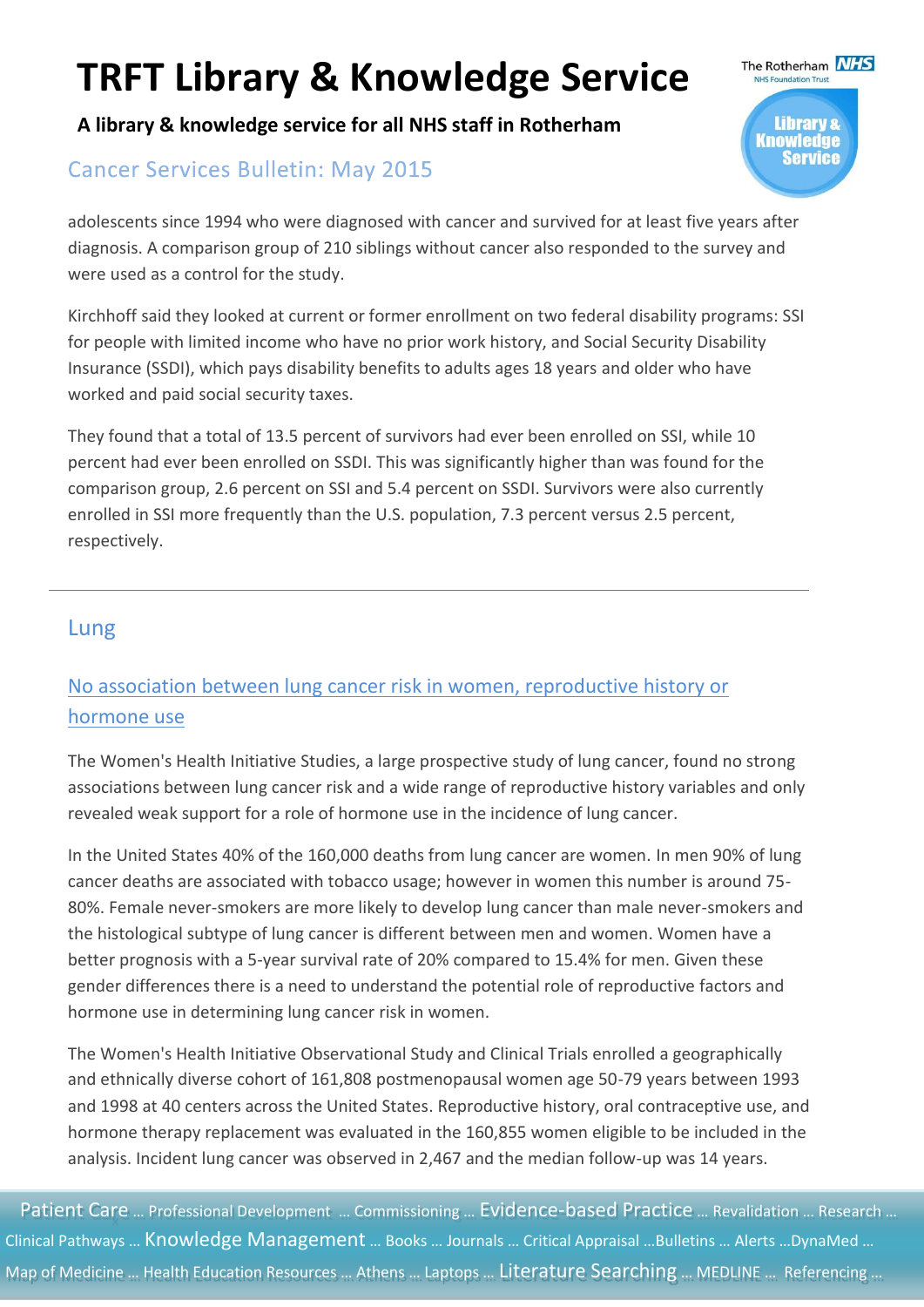**A library & knowledge service for all NHS staff in Rotherham**

### **Cancer Services Bulletin: May 2015**

Schwartz, A.G. et al. (2015) [Hormone Use, Reproductive History and Risk of Lung Cancer: The](http://ovidsp.uk.ovid.com/sp-3.15.1b/ovidweb.cgi?QS2=434f4e1a73d37e8c6c54053285ec0053fde8ed50e2bc00d7ad942749107b13e6f82bfa5a90b5b52101fdf29b93c49b727cc1bcf9530d3c8312193a9760dfffa86362c73ce7a19558bd75bb403c611951ab5fe99bc983e97bce3609ce54a11ddf4a93c781819d97df8c721716014d96f45faa567d65710f26455b166c5b9b0c184ad319bfaf920e3c81f5133267f4903b50ffbcc2161581d45b3918c6c4306fde6eeff2d53ac9cad1d736907ae4366d72ff03872d3d54c269e848f2c7620dc9150787066e5ac9b04a141d37b5bdfba9dc283fb29a571cc4919b77535862c4af02dd7e82d7a36331e4263d4c3a4cf70ceff5ea72563094f4bf23a6a3b7fc67061dcff448417a7dfc30796c2cf6be43a0c2bb3836ac3b13a903854567eb4167924a5929b58e07122280c326957c39768d2c934bebbe7ff069982cb490fa932b56dfb0eda00cfe4d9cabebec3769a1f8eece60d4c6e45293e45b23df0d67885cd2d0ebb52cfcc1b049fbb43f64c94b27336fff2dda0f398b947278045d22ca9eb22cd3978711a9f5721ce5ab9bb78b75d9dc7187720f7ec07d3f9648e8609afbeca13cb459fb66f6d28127c80a5238de10f62231a15054724b5d75363920248fc2490a8e6dd4800ac19e0e9899845fa440cb247eb14f33b4e876d27a47ecd34a7e140ec360b3a60ebd4d6096)  [Women's Health Initiative Studies.](http://ovidsp.uk.ovid.com/sp-3.15.1b/ovidweb.cgi?QS2=434f4e1a73d37e8c6c54053285ec0053fde8ed50e2bc00d7ad942749107b13e6f82bfa5a90b5b52101fdf29b93c49b727cc1bcf9530d3c8312193a9760dfffa86362c73ce7a19558bd75bb403c611951ab5fe99bc983e97bce3609ce54a11ddf4a93c781819d97df8c721716014d96f45faa567d65710f26455b166c5b9b0c184ad319bfaf920e3c81f5133267f4903b50ffbcc2161581d45b3918c6c4306fde6eeff2d53ac9cad1d736907ae4366d72ff03872d3d54c269e848f2c7620dc9150787066e5ac9b04a141d37b5bdfba9dc283fb29a571cc4919b77535862c4af02dd7e82d7a36331e4263d4c3a4cf70ceff5ea72563094f4bf23a6a3b7fc67061dcff448417a7dfc30796c2cf6be43a0c2bb3836ac3b13a903854567eb4167924a5929b58e07122280c326957c39768d2c934bebbe7ff069982cb490fa932b56dfb0eda00cfe4d9cabebec3769a1f8eece60d4c6e45293e45b23df0d67885cd2d0ebb52cfcc1b049fbb43f64c94b27336fff2dda0f398b947278045d22ca9eb22cd3978711a9f5721ce5ab9bb78b75d9dc7187720f7ec07d3f9648e8609afbeca13cb459fb66f6d28127c80a5238de10f62231a15054724b5d75363920248fc2490a8e6dd4800ac19e0e9899845fa440cb247eb14f33b4e876d27a47ecd34a7e140ec360b3a60ebd4d6096) Journal of Thoracic Oncology. [Post Acceptance: April 3, 2015]

#### **Breast**

#### [Gene mapping reveals soy's dynamic, differing roles in breast cancer](http://onlinelibrary.wiley.com/doi/10.1002/mnfr.201500028/abstract;jsessionid=980E1F6E9811EAAAD9E8639F7C99BB41.f03t01)

Scientists have mapped genes affected by phytonutrients in soy, and have found that minimally processed soy flour suppresses breast cancer, while purified isoflavones stimulate genes that accelerate tumor growth, raising questions about soy supplements' safety for postmenopausal women.

**Scope** - Soy flour diet (MS) prevented isoflavones from stimulating MCF-7 tumor growth in athymic nude mice, indicating that other bioactive compounds in soy can negate the estrogenic properties of isoflavones. The underlying signal transduction pathways to explain the protective effects of soy flour consumption were studied here.

**Methods and results -** Ovariectomized athymic nude mice inoculated with MCF-7 human breast cancer cells were fed either MS or purified isoflavone mix (MI), both with equivalent amounts of genistein. Positive controls received estradiol pellets and negative controls received sham pellets. GeneChip-Human-Genome-U133-Plus-2.0 Array platform was used to evaluate gene expressions, and results were analyzed using bioinformatics approaches. Tumors in MS-fed mice exhibited higher expression of tumor-growth-suppressing genes *ATP2A3* and *BLNK*, and lower expression of oncogene *MYC*. Tumors in MI-fed mice expressed higher level of oncogene *MYB* and lower level of *MHC-I* and*MHC-II*, allowing tumor cells to escape immunosurveillance. MS-induced gene expression alterations were predictive of prolonged survival among estrogen-receptor-positive breast cancer patients, whilst MI-induced gene changes were predictive of shortened survival.

**Conclusion -** Our findings suggest dietary soy flour affects gene expression differently than purified isoflavones, which may explain why soy foods prevent isoflavones-induced stimulation of MCF-7 tumor growth in athymic nude mice.

Liu, Y. et al. [Isoflavones in soy flour diet have different effects on whole-genome expression](http://onlinelibrary.wiley.com/doi/10.1002/mnfr.201500028/abstract;jsessionid=980E1F6E9811EAAAD9E8639F7C99BB41.f03t01)  [patterns than purified isoflavone mix in human MCF-7 breast tumors in ovariectomized athymic](http://onlinelibrary.wiley.com/doi/10.1002/mnfr.201500028/abstract;jsessionid=980E1F6E9811EAAAD9E8639F7C99BB41.f03t01)  [nude mice.](http://onlinelibrary.wiley.com/doi/10.1002/mnfr.201500028/abstract;jsessionid=980E1F6E9811EAAAD9E8639F7C99BB41.f03t01) *Molecular Nutrition & Food Research*, 2015

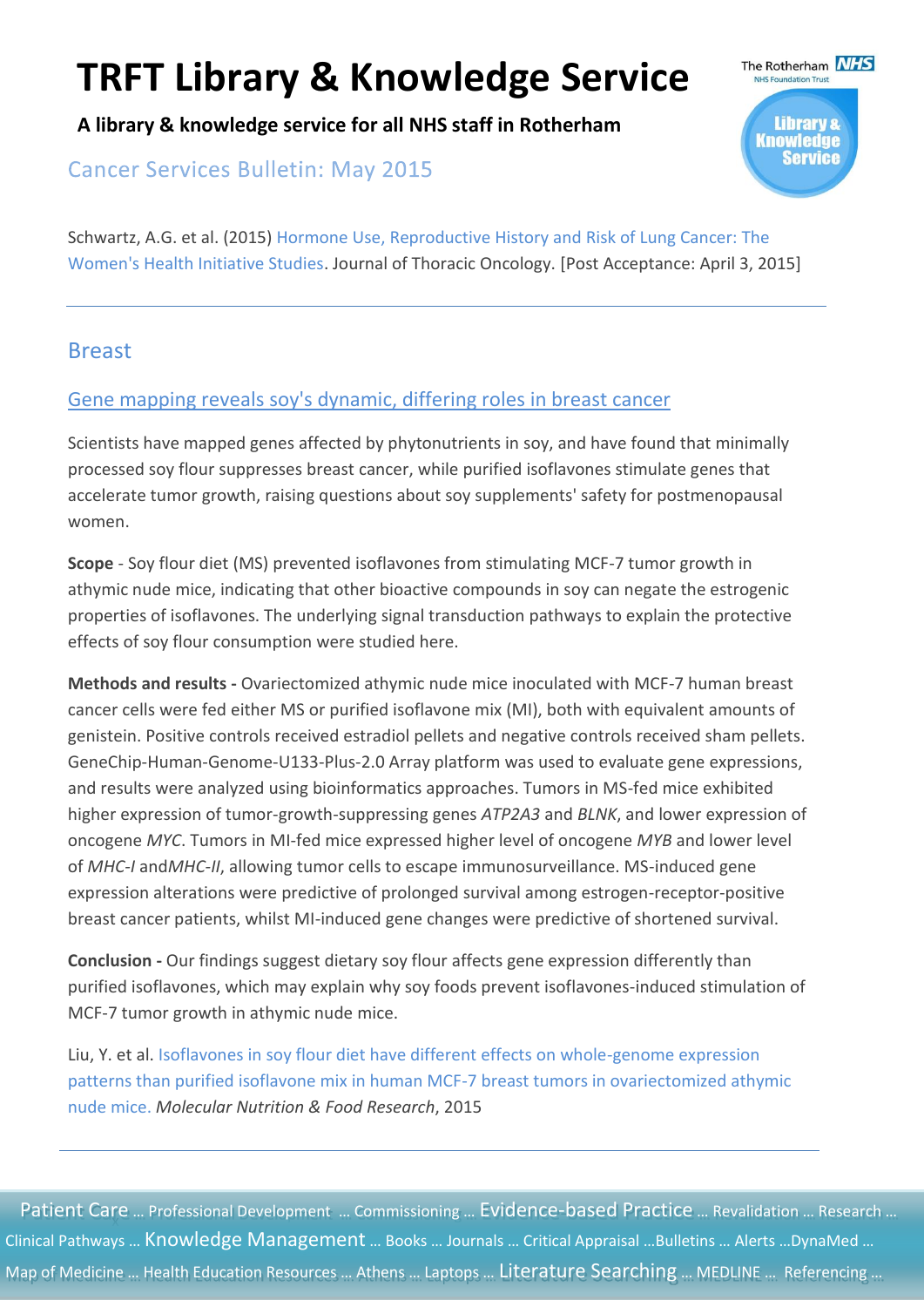**A library & knowledge service for all NHS staff in Rotherham**

# **Cancer Services Bulletin: May 2015**

#### [Men with high oestrogen levels could be at greater risk of breast cancer](http://www.cancerresearchuk.org/about-us/cancer-news/press-release/2015-05-11-men-with-high-oestrogen-levels-could-be-at-greater-risk-of-breast-cancer)

Men with naturally high levels of the female hormone oestrogen may have a greater risk of developing breast cancer, according to research by an international collaboration including Cancer Research UK published recently in the [Journal of Clinical Oncology.](http://jco.ascopubs.org/content/early/2015/05/08/JCO.2014.59.1602.abstract)

This is the first time a link between oestrogen levels in the blood and male breast cancer has been identified, despite its connection to breast, womb and ovarian cancers in women.

Men with the highest levels of oestrogen were two and a half times more likely to develop breast cancer than men with the lowest levels of the hormone.

Reference: Brinton et al. [Prediagnostic sex steroid hormones in relation to male breast cancer](http://jco.ascopubs.org/content/early/2015/05/08/JCO.2014.59.1602.abstract)  [risk.](http://jco.ascopubs.org/content/early/2015/05/08/JCO.2014.59.1602.abstract) *Journal of Clinical* Oncology.

#### [Researchers uncover how breast cancer can spread to bone](http://www.cancerresearchuk.org/about-us/cancer-news/news-report/2015-05-28-researchers-uncover-how-breast-cancer-can-spread-to-bone)

Breast cancer cells can release a chemical that alters the structure of bones, making it easier for the cancer to spread, according to new laboratory research.

If confirmed in patients with breast cancer, it could lead to new ways to prevent the disease from spreading.

[Building on previous findings,](http://scienceblog.cancerresearchuk.org/2009/01/07/the-lox-enzyme-preparing-the-ground-for-cancer-spread/) the scientists, based at the University of Sheffield, found that when breast cancer cells release a chemical called lysyl oxidase (LOX), it makes bone tissue a fertile ground for cancer cells to spread or metastasis.

An estimated 85 per cent of secondary breast cancers spread to the bone, and this can impact the success of treatment.

Reference: Cox, Thomas et al. [The Hypoxic Cancer Secretome Induces Pre-Metastatic Bone](http://www.nature.com/nature/journal/vaop/ncurrent/abs/nature14492.html)  [Lesions Through Lysyl Oxidase.](http://www.nature.com/nature/journal/vaop/ncurrent/abs/nature14492.html) Nature (2015)

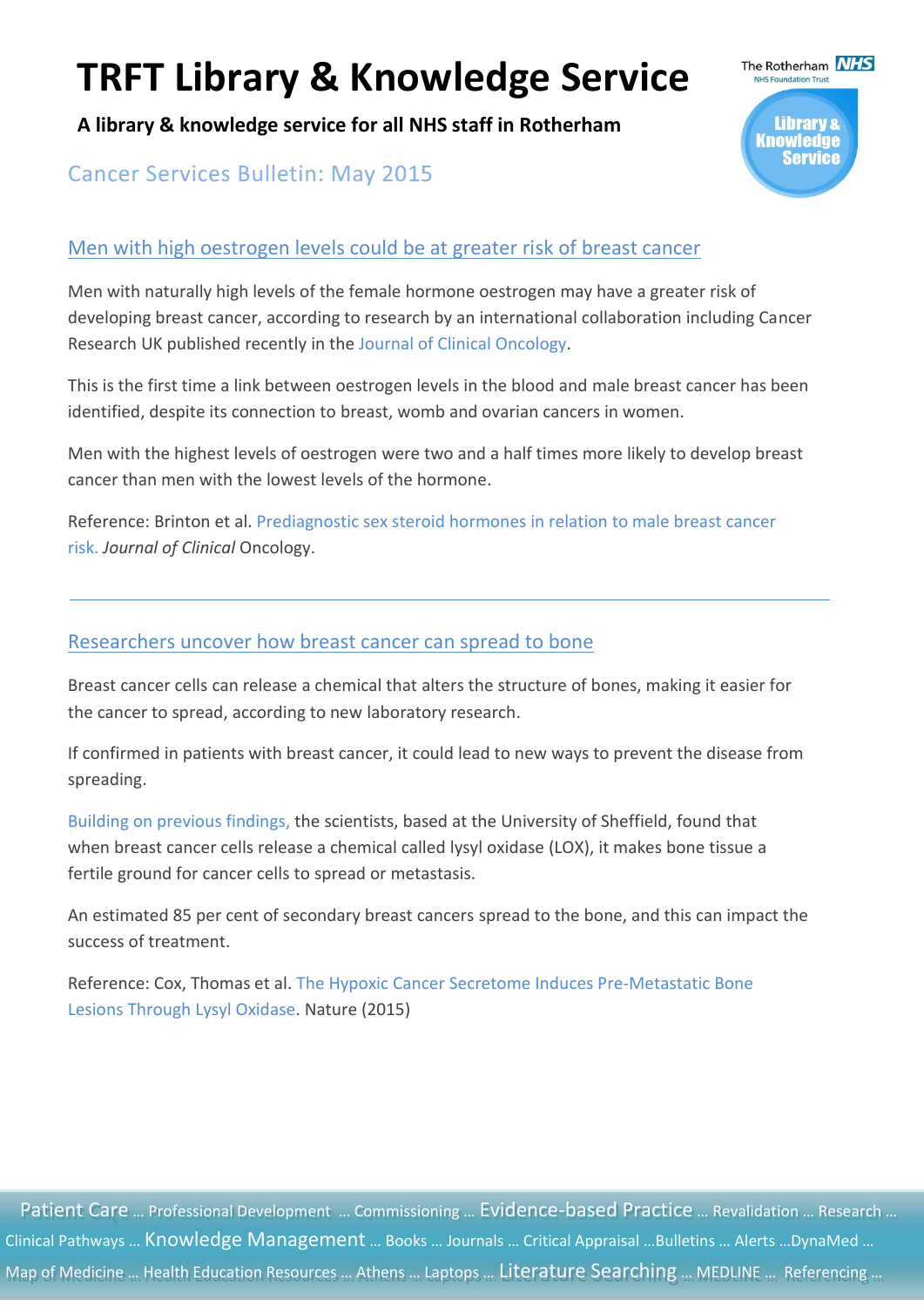**A library & knowledge service for all NHS staff in Rotherham**

**Cancer Services Bulletin: May 2015** 

# Prostate

#### ['Targeted' ovarian cancer drug could also help certain men with prostate cancer](http://www.cancerresearchuk.org/about-us/cancer-news/news-report/2015-04-22-targeted-ovarian-cancer-drug-could-also-help-certain-men-with-prostate-cancer)

Olaparib was licensed in December for women with ovarian cancer and inherited BRCA mutations, but the new research suggests it could also benefit men with genomic faults within their tumours.

Researchers told the American Association of Cancer Research (AACR) conference in Philadelphia that up to 30 per cent of men with advanced prostate cancer had tumours with defects in repairing DNA -- and these responded particularly well to olaparib. The men most likely to benefit could be identified by genetic testing to look for mutations in genes responsible for DNA repair - including the BRCA genes and the gene ATM.

Link to the research: [Mateo et al, DNA repair defects and antitumor activity with PARP inhibition:](http://www.abstractsonline.com/Plan/ViewAbstract.aspx?mID=3682&sKey=d60a28c6-91a3-4a37-a419-d79f96801b30&cKey=f119b58a-3f6f-4c22-93ef-a25da5df64a0&mKey=19573a54-ae8f-4e00-9c23-bd6d62268424)  [TOPARP, a phase II trial of olaparib in metastatic castration resistant prostate cancer,](http://www.abstractsonline.com/Plan/ViewAbstract.aspx?mID=3682&sKey=d60a28c6-91a3-4a37-a419-d79f96801b30&cKey=f119b58a-3f6f-4c22-93ef-a25da5df64a0&mKey=19573a54-ae8f-4e00-9c23-bd6d62268424) AACR conference 2015

#### Earlier chemotherapy extends lives of men with advanced prostate cancer

A [UK-led trial](http://www.cancerresearchuk.org/about-cancer/find-a-clinical-trial/a-trial-looking-at-hormone-therapy-with-zoledronic-acid-docetaxel-or-celecoxib-for-prostate-cancer) has found that combining a chemotherapy drug with hormone treatment extended the lives of men with advanced prostate cancer.

The drug, called docetaxel, is typically only offered if standard hormone treatment has failed. But these findings, that will be presented at the American Society of Clinical Oncology (ASCO) conference show treating patients whose cancer has already spread earlier extended survival by almost two years.

Experts say the results provide sufficient evidence to suggest that the treatment should be offered to newly diagnosed men whose disease has already spread.

In the study of 2,962 men, those who received docetaxel plus standard hormone therapy at the start of their treatment lived an average of 10 months longer than those who received only hormone treatment.

For patients whose cancer had already spread beyond the pelvis, the average increase in life expectancy was 22 months.

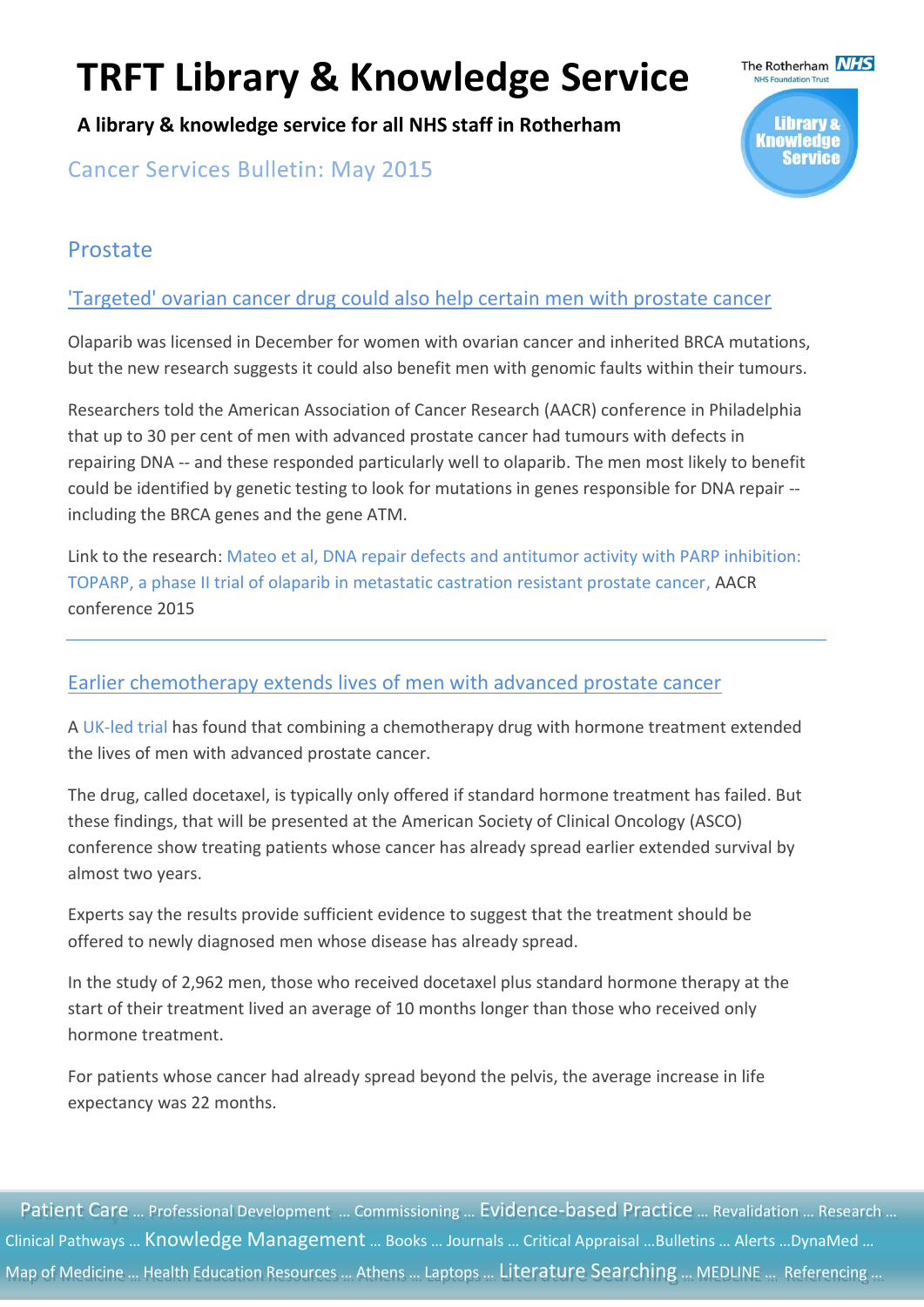**A library & knowledge service for all NHS staff in Rotherham**

### **Cancer Services Bulletin: May 2015**

The results form part of the [STAMPEDE trial](http://www.cancerresearchuk.org/about-cancer/find-a-clinical-trial/a-trial-looking-at-hormone-therapy-with-zoledronic-acid-docetaxel-or-celecoxib-for-prostate-cancer) (Systemic Therapy in Advancing or Metastatic Prostate Cancer: Evaluation of Drug Efficacy), the largest trial of its kind for men with prostate cancer.

More detail at [Cancer Research UK](http://www.cancerresearchuk.org/about-us/cancer-news/news-report/2015-05-14-earlier-chemotherapy-extends-lives-of-men-with-advanced-prostate-cancer)

#### Bowel

#### [Advice on being active should be routine in bowel cancer care](http://scienceblog.cancerresearchuk.org/2015/04/29/advice-on-being-active-should-be-routine-in-bowel-cancer-care/)

It's well established that leading an active lifestyle can reduce your risk of developing bowel cancer, as well as a range of other cancers. But what about *after* diagnosis? Intuitively, you might think that 'rest is best' for cancer patients recovering from treatments that can be both mentally and physically exhausting. Over years the evidence has begun to build that being active *after* cancer treatment can significantly [reduce fatigue,](http://www.ncbi.nlm.nih.gov/pubmed/18425939) [boost physical health](http://www.ncbi.nlm.nih.gov/pubmed/20052559) and [well](http://www.bmj.com/content/344/bmj.e70)[being, and improve quality of life.](http://www.bmj.com/content/344/bmj.e70) And there's even promising new evidence that being active might improve a person's chances of surviving the disease, and [cut the risk of the cancer coming](http://www.ncbi.nlm.nih.gov/pubmed/21464030)  [back.](http://www.ncbi.nlm.nih.gov/pubmed/21464030)

The study looked at information from a large national questionnaire of bowel cancer patients, including information about how active they were, and whether they were given any advice about being active. Worryingly – despite all the evidence of its benefit – we found that the majority of bowel cancer patients didn't remember being given any information about being active.

Link to the research: Lo et al. [Fisher et al. Recall of PA advice was associated with higher levels of](http://bmjopen.bmj.com/content/5/4/e006853.abstract)  [physical activity in colorectal cancer patients.](http://bmjopen.bmj.com/content/5/4/e006853.abstract) BMJ Open DOI: 10.1136/bmjopen-2014-006853

#### Aspirin's anti[-cancer effects depend on a person](http://www.cancerresearchuk.org/about-us/cancer-news/news-report/2015-03-18-aspirins-anti-cancer-effects-depend-on-a-persons-genetic-make-up)'s genetic make-up

A person's genetic make-up might determine whether they could benefit from taking aspirin to prevent bowel cancer, according to a US study. The findings also suggest that the drug could even increase cancer risk in a minority of people – although experts cautioned that more research was needed to confirm this.

The team combined the results of several previous studies on aspirin and other similar drugs – collectively called non-steroidal anti-inflammatory drugs, or NSAIDs – comprising more than 8,600 people who went on to develop bowel cancer, and a similar number who remained healthy.

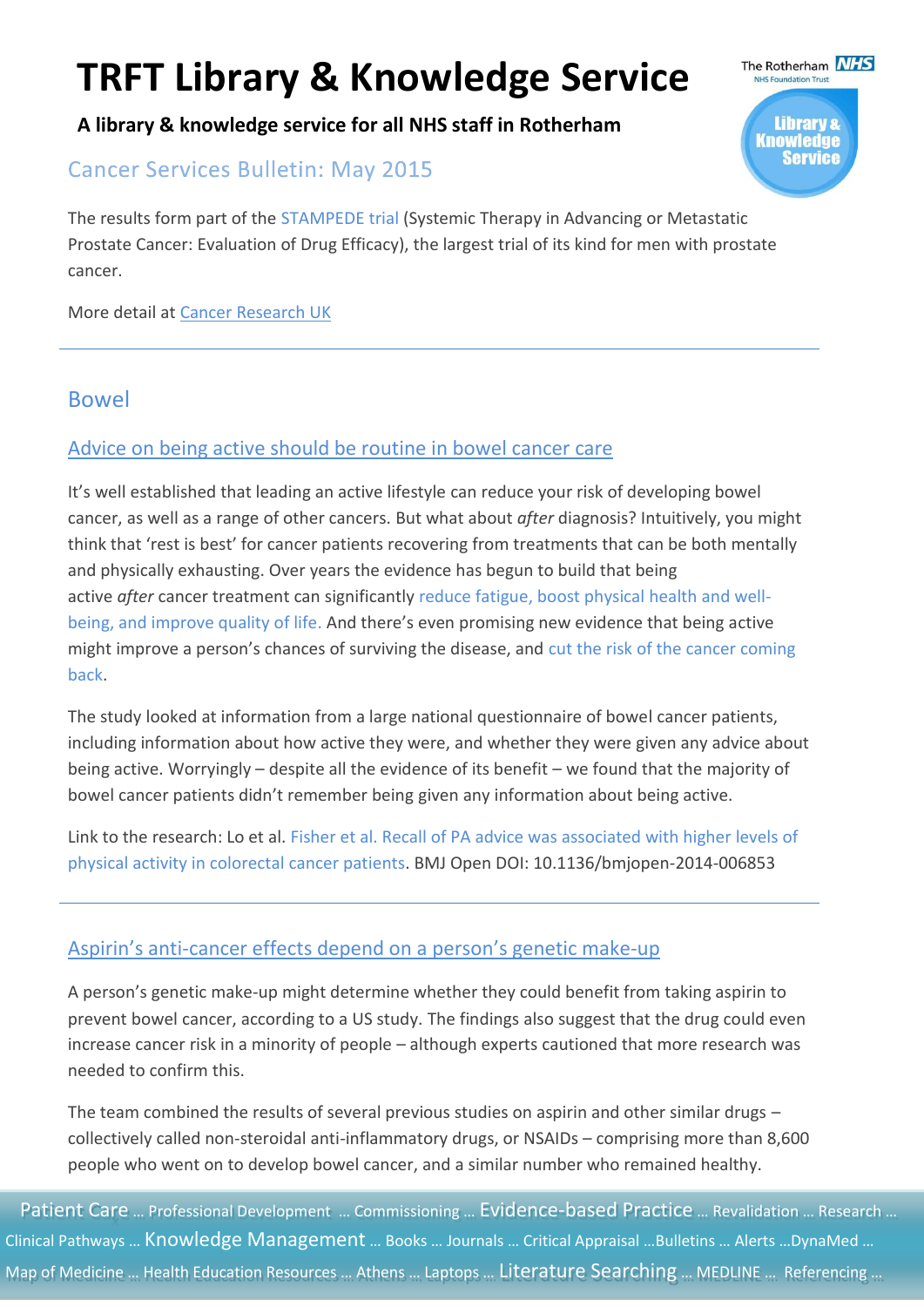**A library & knowledge service for all NHS staff in Rotherham**

### **Cancer Services Bulletin: May 2015**

They then analysed participants' DNA records, and looked at whether certain genetic variants, known as single-nucleotide polymorphisms, were more or less common in each group.

As well as confirming the overall benefits of aspirin in preventing the disease, they found that nearly one in 10 study participants (nine per cent) who had a particular genetic variation received no benefit from the drug.

And a further four per cent – one in 25 – who carried one of two other DNA variants appeared to have an increased likelihood of going on to develop bowel cancer after taking aspirin.

Link to the research: Nan H, Hutter CM, Lin Y, et al. [Association of Aspirin and NSAID Use With Risk](http://jama.jamanetwork.com/article.aspx?articleid=2203800)  [of Colorectal Cancer According to Genetic](http://jama.jamanetwork.com/article.aspx?articleid=2203800) Variants. *JAMA*. 2015;313(11):1133-1142. doi:10.1001/jama.2015.1815.

#### [A healthy lifestyle before diagnosis may improve bowel cancer survival](http://www.cancerresearchuk.org/about-us/cancer-news/news-report/2015-05-08-a-healthy-lifestyle-before-diagnosis-may-improve-bowel-cancer-survival)

UK researchers claim living a healthy lifestyle before diagnosis could improve a person's chances of surviving bowel cancer.

Findings from Imperial College London suggest eating a balanced diet, keeping physically active and maintaining a healthy weight were associated with an improved likelihood of survival.

The large European Prospective Investigation into Cancer and Nutrition (EPIC) study, published in *[BMC Medicine](http://www.biomedcentral.com/1741-7015/13/107/abstract)*, analysed data from 520,000 men and women from 10 countries over six years. Of these men and women from the study, 3,292 were diagnosed with bowel cancer.

Lead researcher, Dora Romaguera, from Imperial College London wanted to investigate if the same healthy lifestyle choices that help prevent bowel cancer could also improve the survival rates of people diagnosed with the disease.

The study participants completed questionnaires about their medical history, diet and lifestyle at the start of the study, while height and weight measurements were also taken.

Having a healthy weight and high consumption of plant foods had the strongest associations with survival. There was also an association seen with women who breastfed and improved survival.

Reference: Romaguera et al. [Pre-diagnostic concordance with the WCRF/AICR guidelines and](http://www.biomedcentral.com/content/pdf/s12916-015-0332-5.pdf)  [survival in European colorectal cancer patients: a cohort study](http://www.biomedcentral.com/content/pdf/s12916-015-0332-5.pdf) BMC Medicine (2015) 13:107

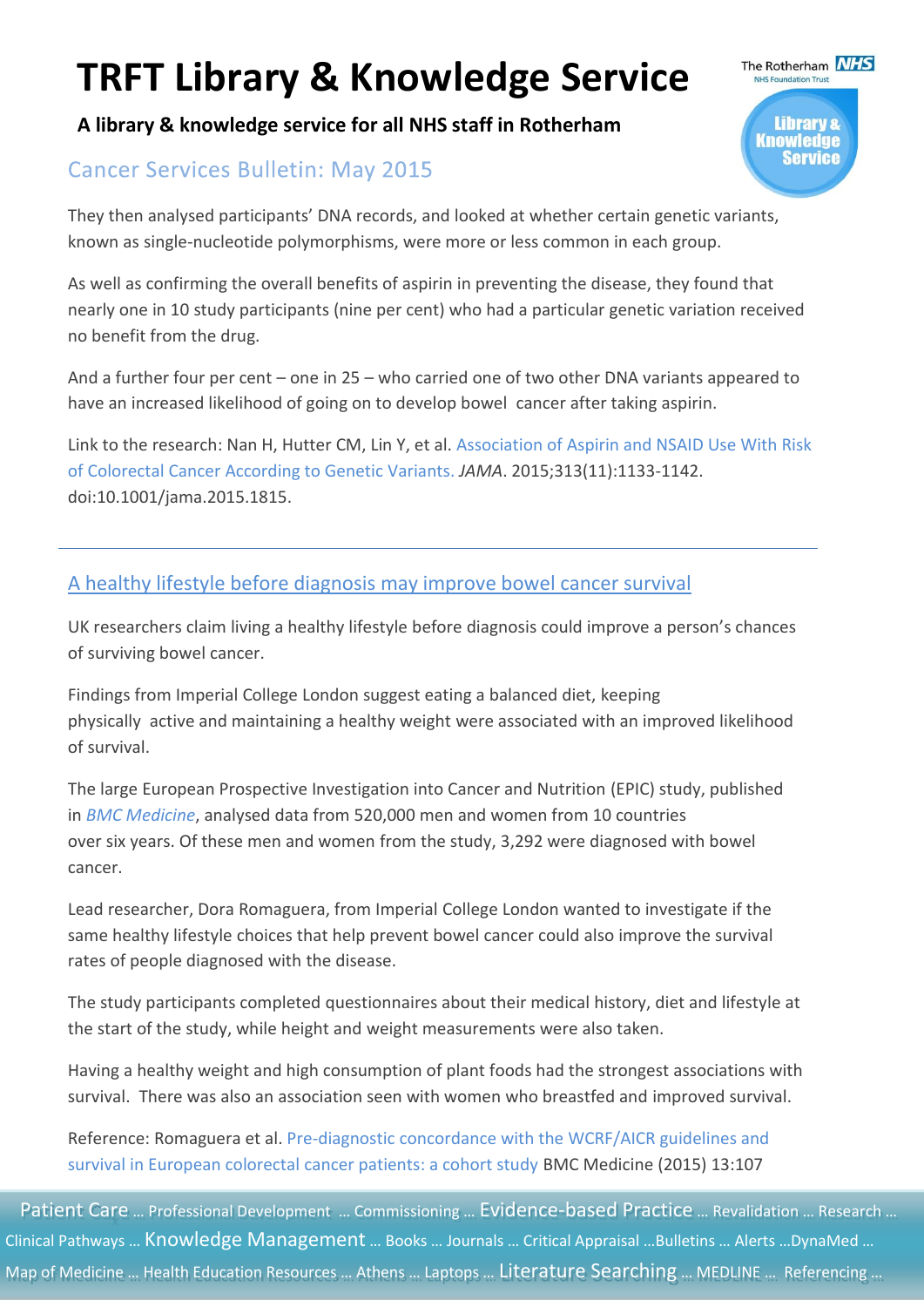**A library & knowledge service for all NHS staff in Rotherham**

### **Cancer Services Bulletin: May 2015**



#### [Pensioners seven times more likely to get deadly skin cancer than 40 years ago](http://www.cancerresearchuk.org/about-us/cancer-news/press-release/2015-04-06-pensioners-seven-times-more-likely-to-get-deadly-skin-cancer-than-40-years-ago)

People over 65 are around seven times more likely to develop malignant melanoma compared to 40 years ago, according to new figures released by Cancer Research UK today (Monday).

"Many cases of malignant melanoma, the most serious form of skin cancer, are preventable by taking precautions in the sun and making sure you don't burn." - Dr Julie Sharp

Older men in Great Britain are around 10 times more likely to be diagnosed with this kind of lifethreatening skin cancer than their parents' generation while older women are around five times more likely to develop this disease.

The [most recent figures](http://www.cancerresearchuk.org/cancer-info/cancerstats/types/skin/) show that on average around 5,700 pensioners are now diagnosed with melanoma each year compared with just 600 in the mid 1970s.

While age is one of the biggest risk factors for melanoma the huge increase in pensioners being diagnosed with the disease is likely to be linked to the cheap package holiday boom dating from the 1960s, and the desirability of having a tanned appearance even at the expense of painful sunburn.

Getting sunburnt just once every two years can triple your risk of developing malignant melanoma and even reddening of the skin is a sign of damage.

#### [Melanoma's 'safe haven' targeted for shut](http://www.cancerresearchuk.org/about-us/cancer-news/press-release/2015-04-13-melanomas-safe-haven-targeted-for-shut-down)-down

Around half of melanomas are caused by a mutation in a gene called BRAF. Drugs called BRAF inhibitors treat these melanomas by targeting the faulty gene. But these cancers can quickly develop resistance to these targeted treatments.

Scientists at the Francis Crick Institute, (link is external) funded by Cancer Research UK, and at the Cancer Research UK Manchester Institute (link is external) have discovered that a side effect of BRAF inhibitors is that they prompt healthy cells to form a 'safe haven' shielding melanoma cells from cancer drugs. So even if some cancer cells are destroyed, the protected cancer cells may survive – and the disease can recur in a form that is untreatable.

Carried out in cells in the laboratory, in mice and in samples from patients' tumours, the researchers showed this 'safe haven' lets melanoma cells turn on a parallel set of cell signals that

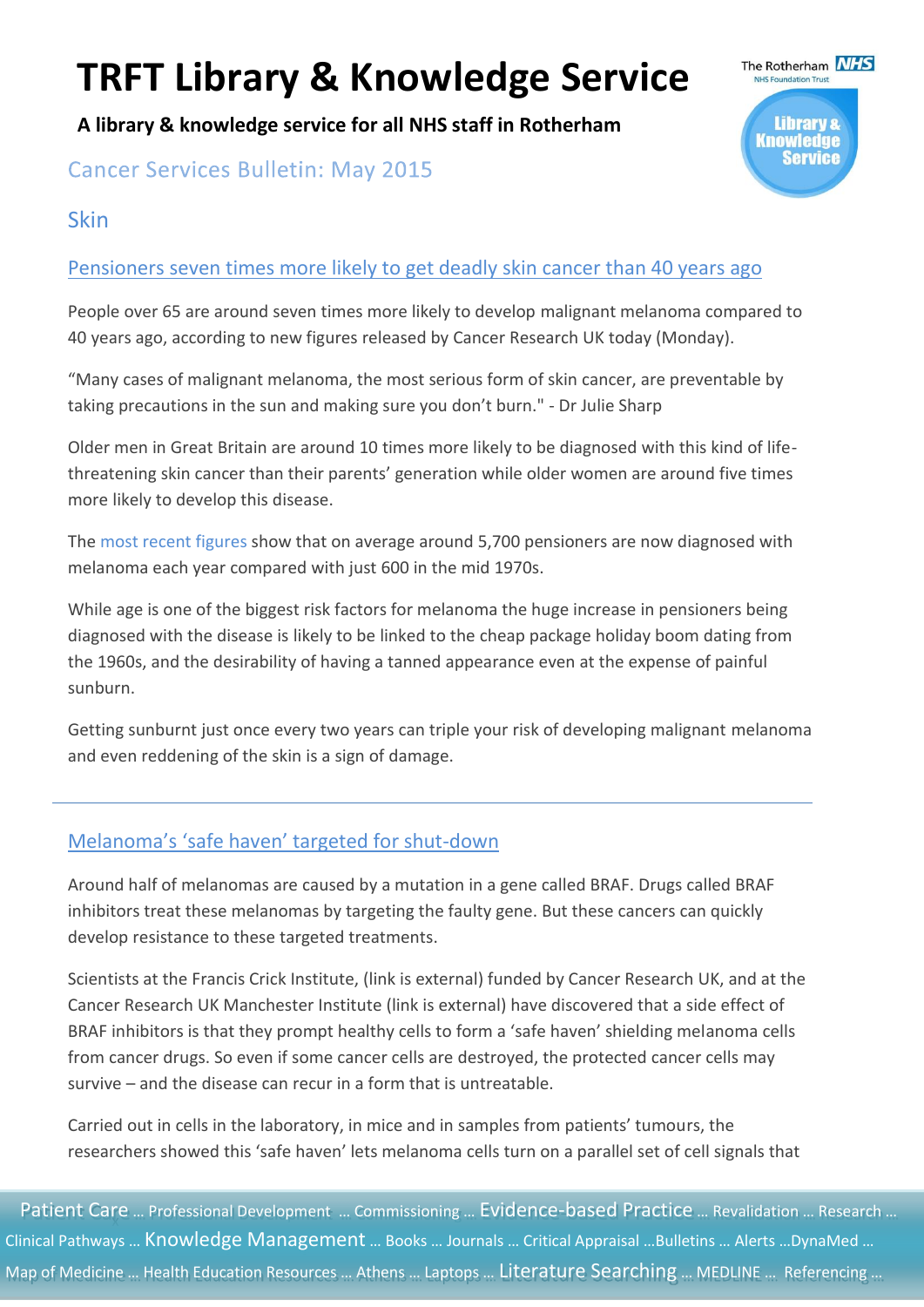**A library & knowledge service for all NHS staff in Rotherham**

### **Cancer Services Bulletin: May 2015**

helps them survive. By adding a second experimental drug that blocks this alternative survival route by targeting a protein called FAK, the researchers discovered that resistance to BRAF inhibitors can be overcome. This combination of two drugs increased cell death and slowed growth in cell samples, and also stopped tumours from growing larger in mice.

Link to research: Hirata et al.[, Intravital Imaging Reveals How BRAF Inhibition Generates Drug-](http://dx.doi.org/10.1016/j.ccell.2015.03.008)[Tolerant Microenvironments with High Integrin b1/FAK Signaling,](http://dx.doi.org/10.1016/j.ccell.2015.03.008) *Cancer Cell* (2015)

### Pancreatic

#### [Pancreatic cancer risk linked to weak sunlight: Harm may come from low vitamin D](http://www.sciencedaily.com/releases/2015/04/150430082151.htm)

Researchers at University of California San Diego School of Medicine report pancreatic cancer rates are highest in countries with the least amount of sunlight. Low sunlight levels were due to a combination of heavy cloud cover and high latitude.

Researchers studied data from 107 countries, taking into account international differences and possible confounders, such as alcohol consumption, obesity and smoking. "While these other factors also contribute to risk, the strong inverse association with cloud-cover adjusted sunlight persisted even after they were accounted for," said Garland.

Link to research: Cedric F. Garland, et al., [Cloud cover-adjusted ultraviolet B irradiance and](http://dx.doi.org/10.1016/j.jsbmb.2015.04.004)  [pancreatic cancer incidence in 172 countries.](http://dx.doi.org/10.1016/j.jsbmb.2015.04.004) *The Journal of Steroid Biochemistry and Molecular Biology*, 2015;

#### [Identifying patients most at risk of developing pancreatic cancer](http://www.sciencedaily.com/releases/2015/04/150413125649.htm)

When people learn they have a lesion in their pancreas that could become pancreatic cancer, they often request frequent CT scans and biopsies, or surgery. Often the lesion is nothing to worry about. A team of international physicians has developed a profile of the patient most at risk of developing lesions that are most likely to develop into cancer.

Link to research: Maria Moris, et al., [Risk factors for malignant progression of intraductal papillary](http://dx.doi.org/10.1016/j.dld.2015.03.007)  [mucinous neoplasms.](http://dx.doi.org/10.1016/j.dld.2015.03.007) Digestive and Liver Disease, 2015; DOI: 10.1016/j.dld.2015.03.007

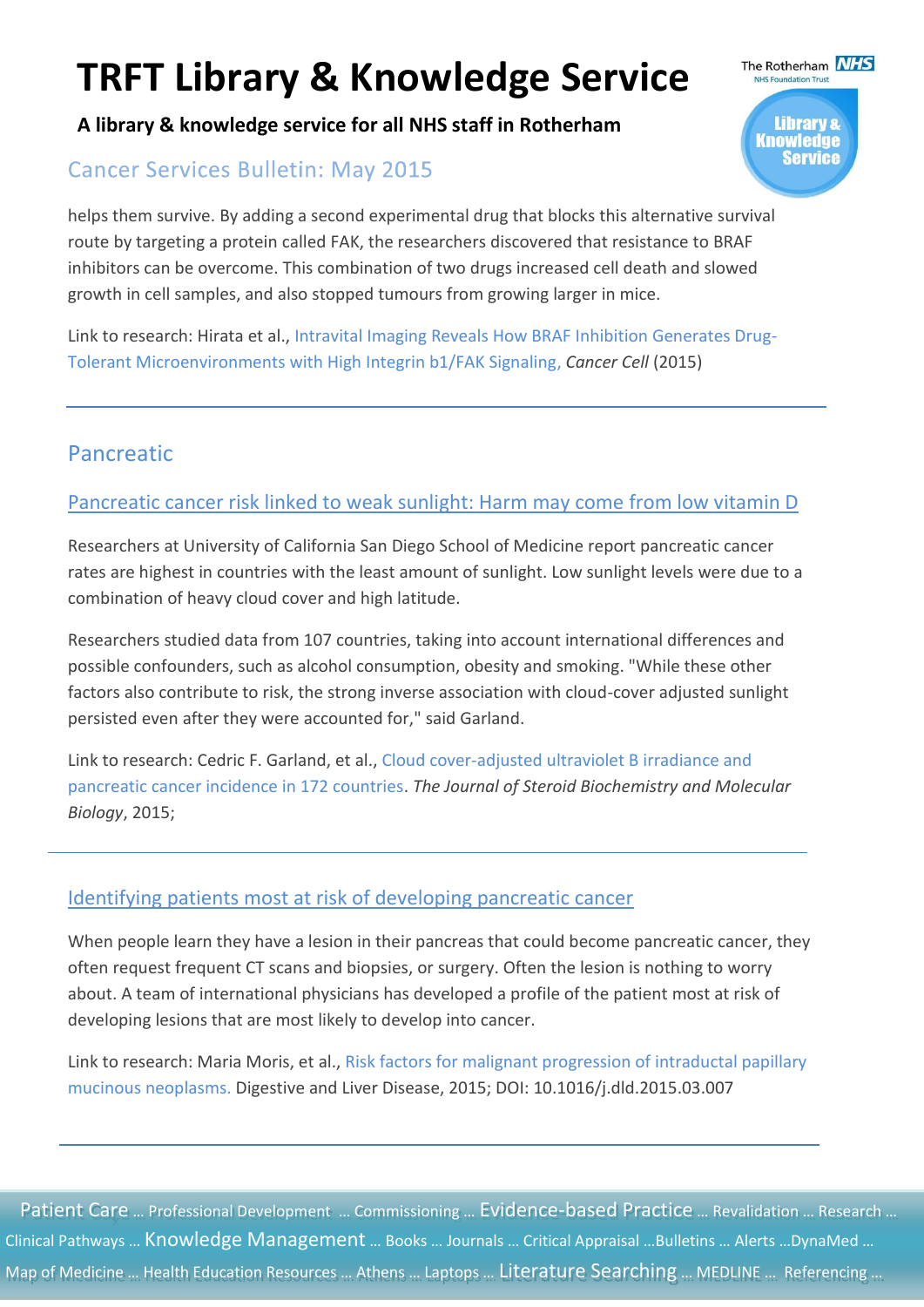**A library & knowledge service for all NHS staff in Rotherham**

# **Cancer Services Bulletin: May 2015**

### Brain

#### [Tetanus shot improves patient survival with brain tumor immunotherapy](http://www.sciencedaily.com/releases/2015/03/150311140626.htm)

An innovative approach using a tetanus booster to prime the immune system enhances the effect of a vaccine therapy for lethal brain tumors, dramatically improving patient survival, according to a study led by Duke Cancer Institute researchers.

In a small human study, they enrolled 12 brain tumor patients, with half randomly assigned to receive a tetanus booster and the other half a placebo injection. The next day, patients in both groups were then given the dendritic cell immunotherapy. Researchers did not know which therapies the patients received.

Patients randomized to get a tetanus shot showed a significant increase in survival from the time of pre-conditioning compared to patients receiving just the dendritic cell therapy, with half living from 51 to 101 months, compared to 11.6 months for the comparison group. One patient from the tetanus group continues to have no tumor growth and is still alive at eight years after the treatment.

Link to the research: Duane A. Mitchell, et al., [Tetanus toxoid and CCL3 improve dendritic cell](http://dx.doi.org/10.1038/nature14320)  [vaccines in mice and glioblastoma patients.](http://dx.doi.org/10.1038/nature14320) Nature, 2015; DOI: 10.1038/nature14320

### **Ovarian**

#### UK researchers improve ovarian cancer detection test

Measuring changes in the level of a protein in the blood detects more cases of ovarian cancer than a single measurement on its own, according to the research team behind a large screening [trial.](http://www.cancerresearchuk.org/about-cancer/find-a-clinical-trial/a-study-looking-at-screening-the-general-population-for-ovarian-cancer)

The new method, detailed in the [Journal of Clinical Oncology,](http://jco.ascopubs.org/content/early/2015/05/14/JCO.2014.59.4945.abstract?sid=8b686ff5-1000-4625-8ccc-bdd5b619645c) appears to be able to detect twice as many women with the disease than existing techniques, and could ultimately lead to routine ovarian screening.

But experts cautioned that the overall results of the trial need analysing before they will know for sure whether screening can reduce deaths from ovarian cancer.

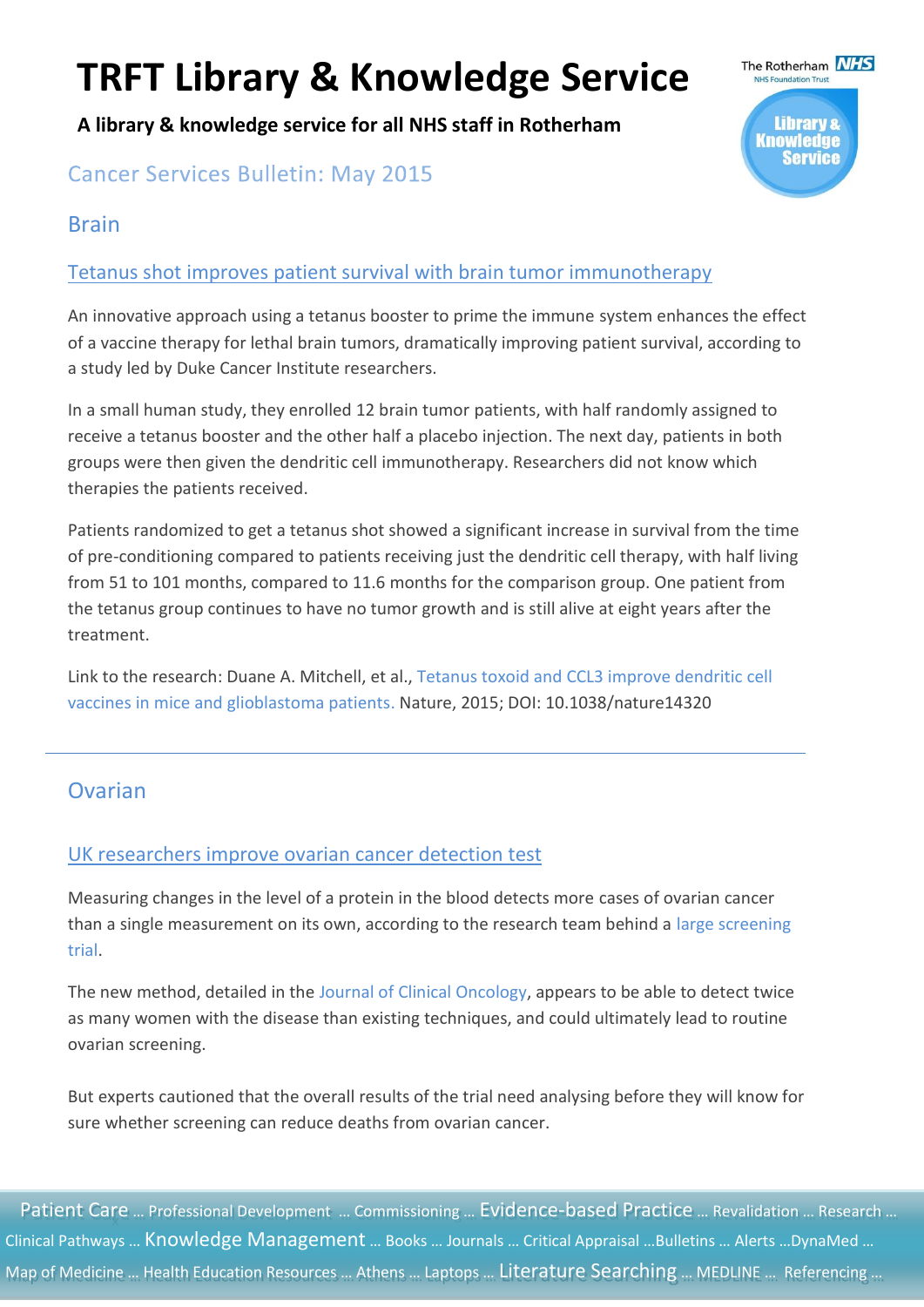**A library & knowledge service for all NHS staff in Rotherham**

### **Cancer Services Bulletin: May 2015**

Levels of the CA125 protein have long been used to test for ovarian cancer, but converting this knowledge into a reliable screening test has proved elusive.

The team, led by researchers at University College London (UCL), developed a calculation of ovarian cancer risk based on changing levels of the protein in women's blood.

They used the method on samples taken from women on the [UK Collaborative Trial of Ovarian](http://www.cancerresearchuk.org/about-cancer/find-a-clinical-trial/a-study-looking-at-screening-the-general-population-for-ovarian-cancer)  [Cancer Screening](http://www.cancerresearchuk.org/about-cancer/find-a-clinical-trial/a-study-looking-at-screening-the-general-population-for-ovarian-cancer) (UKCTOCS) – a 14-year-long trial of more than 200,000 UK women.

The test correctly identified more than eight out of 10 (86 per cent) women with ovarian cancer.

The conventional test, which relies on a fixed cut-off point for CA125 levels to detect the disease, generally only identifies about four in 10 women, the researchers say.

Reference: [Risk Algorithm Using Serial Biomarker Measurements Doubles the Number of Screen-](http://jco.ascopubs.org/content/early/2015/05/14/JCO.2014.59.4945.full.pdf+html)[Detected Cancers Compared With a Single-Threshold Rule in the United Kingdom Collaborative](http://jco.ascopubs.org/content/early/2015/05/14/JCO.2014.59.4945.full.pdf+html)  [Trial of Ovarian Cancer Screening](http://jco.ascopubs.org/content/early/2015/05/14/JCO.2014.59.4945.full.pdf+html) Journal of Clinical Oncology Published online before print May 11, 2015

#### [Chemotherapy before surgery benefits patients with advanced ovarian cancer](http://www.cancerresearchuk.org/about-us/cancer-news/press-release/2015-05-20-chemo-before-surgery-benefits-patients-with-advanced-ovarian-cancer)

Women with advanced ovarian cancer have fewer side effects and tend to have a better quality of life if given chemotherapy before surgery, according to a Cancer Research UK study published in *The Lancet*.

The CHORUS trial, conducted at the Medical Research Council Clinical Trials Unit at University College London, challenged the international standard for treating advanced ovarian cancer.

550 women with the disease took part in the trial, with 276 given the standard treatment of surgery followed by six cycles of chemotherapy, and 274 had surgery after three cycles of chemotherapy.

The Cancer Research UK funded trial found that post-surgery complications and death within 28 days of surgery was most common among women given surgery first. Women who received delayed surgery suffered fewer symptoms, a reduction in overall side effects and had a lower death rate.

Delaying surgery also reduced the amount of time the patient spent in the hospital after surgery – a benefit to both the patient and NHS resources.

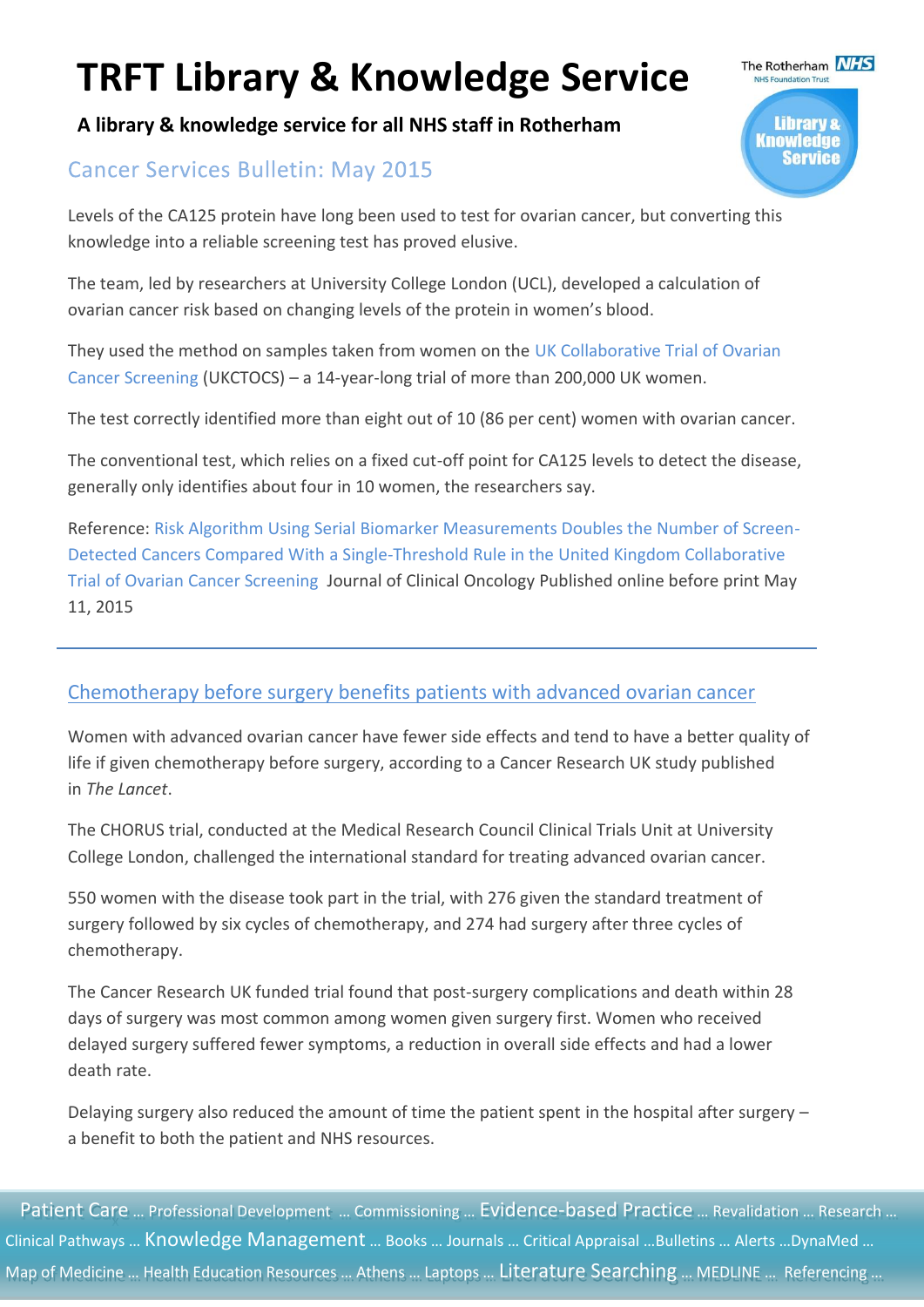**A library & knowledge service for all NHS staff in Rotherham**

### **Cancer Services Bulletin: May 2015**

The CHORUS trial is the largest surgical trial of its kind in the UK and second largest in the world. It aimed to see if this new treatment strategy was a good alternative to the traditional approach.

Reference: Kehoe et al. [Primary chemotherapy versus primary surgery for newly diagnosed](http://www.thelancet.com/journals/lancet/article/PIIS0140-6736%2814%2962223-6/abstract)  [advanced ovarian cancer \(CHORUS\): an open-label, randomised, controlled, non-inferiority](http://www.thelancet.com/journals/lancet/article/PIIS0140-6736%2814%2962223-6/abstract)  [trial.](http://www.thelancet.com/journals/lancet/article/PIIS0140-6736%2814%2962223-6/abstract) The Lancet.

### Womb

#### [Eating a Mediterranean diet could cut womb cancer risk](http://www.cancerresearchuk.org/about-us/cancer-news/press-release/2015-05-27-eating-a-mediterranean-diet-could-cut-womb-cancer-risk)

Women who eat a Mediterranean diet could cut their risk of womb cancer by more than half (57 per cent), according to a study published recently in the [British Journal of Cancer.](http://www.nature.com/bjc/journal/v112/n11/abs/bjc2015153a.html)

The Italian researchers looked at the diets of over 5,000 Italian women to see how closely they stuck to a Mediterranean diet and whether they went on to develop womb cancer.

The team broke the Mediterranean diet down into nine different components and measured how closely women stuck to them. The diet includes eating lots of vegetables, fruits and nuts, pulses, cereals and potatoes, fish, monounsaturated fats but little meat, milk and other dairy products and moderate alcohol intake.

Researchers found that women who adhered to the Mediterranean diet most closely by eating between seven and nine of the beneficial food groups lowered their risk of womb cancer by more than half (57 per cent).

Those who stuck to six elements of the diet's components reduced their risk of womb cancer by 46 per cent and those who stuck to five reduced their risk by a third (34 per cent).

But those women whose diet included fewer than five of the components did not lower their risk of womb cancer significantly.

Reference: Filomeno et al. [Mediterranean diet and risk of endometrial cancer: a pooled analysis of](http://www.nature.com/bjc/journal/v112/n11/abs/bjc2015153a.html)  [three Italian case-control studies.](http://www.nature.com/bjc/journal/v112/n11/abs/bjc2015153a.html) British Journal of Cancer 2015.153